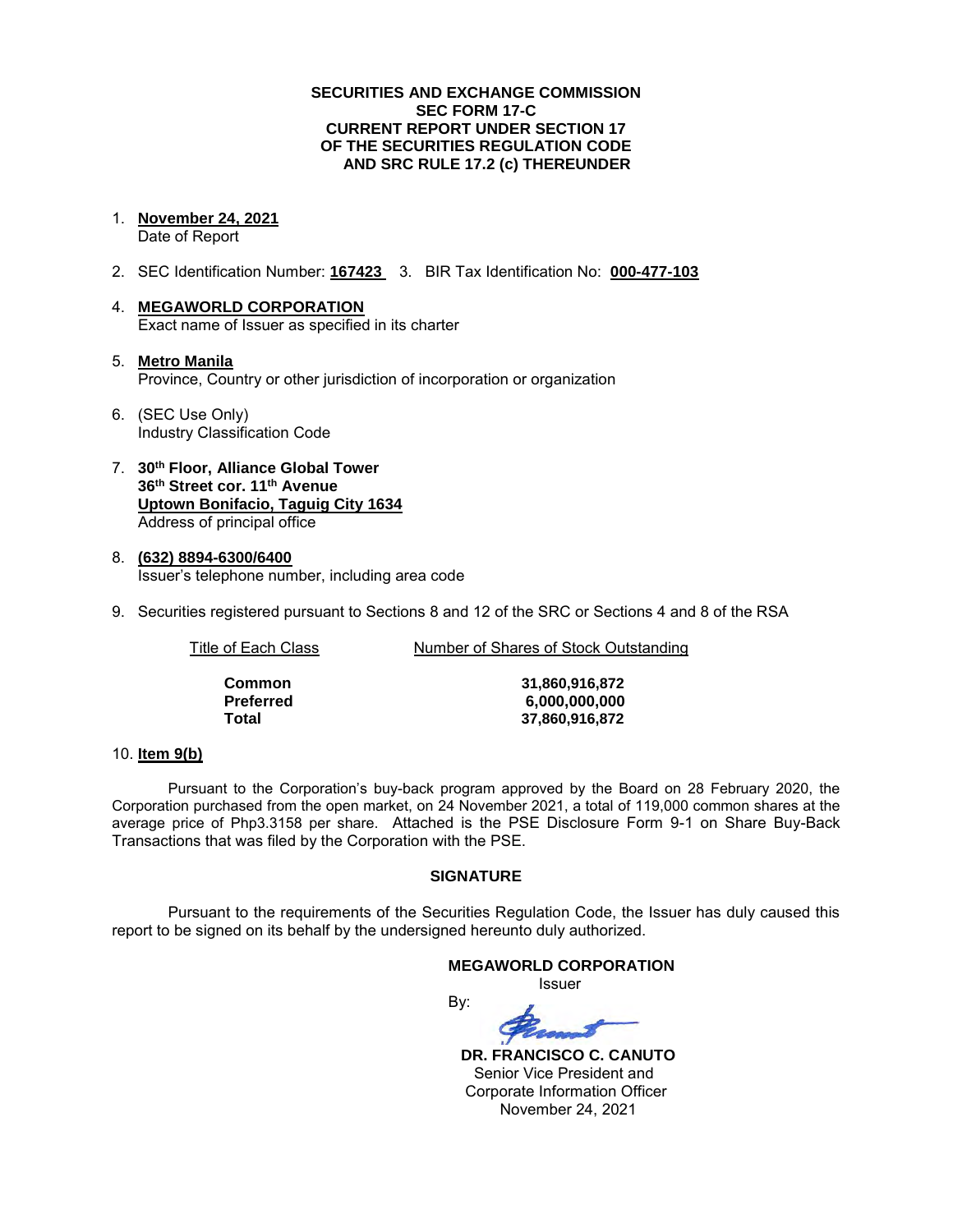# **SECURITIES AND EXCHANGE COMMISSION SEC FORM 17-C**

# **CURRENT REPORT UNDER SECTION 17 OF THE SECURITIES REGULATION CODE AND SRC RULE 17.2(c) THEREUNDER**

| Nov 24, 2021                                                                                                                         | 1. Date of Report (Date of earliest event reported)                                               |  |  |  |  |
|--------------------------------------------------------------------------------------------------------------------------------------|---------------------------------------------------------------------------------------------------|--|--|--|--|
| 2. SEC Identification Number                                                                                                         |                                                                                                   |  |  |  |  |
| 167423                                                                                                                               |                                                                                                   |  |  |  |  |
| 3. BIR Tax Identification No.                                                                                                        |                                                                                                   |  |  |  |  |
| 000-477-103                                                                                                                          |                                                                                                   |  |  |  |  |
|                                                                                                                                      | 4. Exact name of issuer as specified in its charter                                               |  |  |  |  |
|                                                                                                                                      | <b>MEGAWORLD CORPORATION</b>                                                                      |  |  |  |  |
|                                                                                                                                      | 5. Province, country or other jurisdiction of incorporation                                       |  |  |  |  |
| <b>Metro Manila</b>                                                                                                                  |                                                                                                   |  |  |  |  |
|                                                                                                                                      | 6. Industry Classification Code(SEC Use Only)                                                     |  |  |  |  |
| 7. Address of principal office                                                                                                       |                                                                                                   |  |  |  |  |
| 30th Floor, Alliance Global Tower 36th Street cor. 11th Avenue Uptown Bonifacio,<br><b>Taguig City</b><br><b>Postal Code</b><br>1634 |                                                                                                   |  |  |  |  |
|                                                                                                                                      | 8. Issuer's telephone number, including area code                                                 |  |  |  |  |
| (632) 8894-6300/6400                                                                                                                 |                                                                                                   |  |  |  |  |
|                                                                                                                                      | 9. Former name or former address, if changed since last report                                    |  |  |  |  |
| N/A                                                                                                                                  |                                                                                                   |  |  |  |  |
|                                                                                                                                      | 10. Securities registered pursuant to Sections 8 and 12 of the SRC or Sections 4 and 8 of the RSA |  |  |  |  |
| <b>Title of Each Class</b>                                                                                                           | Number of Shares of Common Stock Outstanding and Amount of Debt Outstanding                       |  |  |  |  |
| Common                                                                                                                               | 31,860,916,872                                                                                    |  |  |  |  |
| Preferred                                                                                                                            | 6,000,000,000                                                                                     |  |  |  |  |
|                                                                                                                                      | 11. Indicate the item numbers reported herein                                                     |  |  |  |  |
| Item $9(b)$                                                                                                                          |                                                                                                   |  |  |  |  |

The Exchange does not warrant and holds no responsibility for the veracity of the facts and representations contained in all corporate disclosures, including financial reports. All data contained herein are prepared and submitted by the disclosing party to the Exchange, and are disseminated solely for purposes of information. Any questions on the data contained herein should be addressed directly to the Corporate Information Officer of the disclosing party.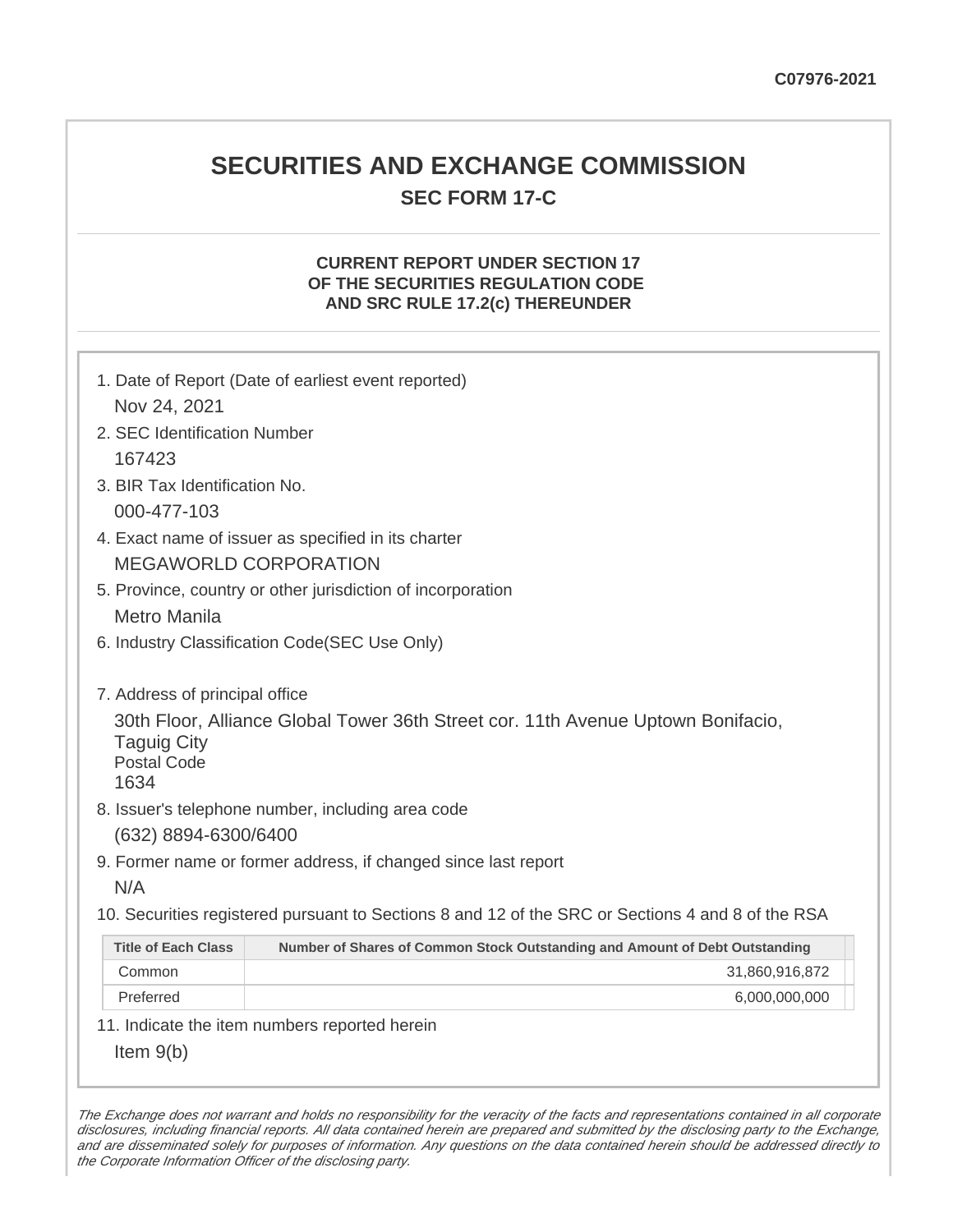

# **Megaworld Corporation MEG**

# **PSE Disclosure Form 9-1 - Share Buy-Back Transactions References: Section 9 of the Revised Disclosure Rules**

**Subject of the Disclosure**

Share Buy-Back Transactions

**Background/Description of the Disclosure**

Pursuant to the Corporation's buy-back program approved by the Board on 28 February 2020, the Corporation purchased from the open market, on 24 November 2021, a total of 119,000 common shares at the average price of Php3.3158 per share.

# **Type of Securities**

- **☑** Common
- □ Preferred N/A
- D Others N/A

### **Details of Share Buy-Back Transaction(s)**

| Date of Transaction | <b>Number of Shares Purchased</b> | <b>Price Per Share</b> |
|---------------------|-----------------------------------|------------------------|
| Nov 24, 2021        | 69,000                            | 3.3200                 |
| Nov 24, 2021        | 50,000                            | 3.3100                 |
|                     | 119,000                           |                        |

# **Effects on Number of Shares**

|                                                                                |                     | <b>Before</b>  |  | After          |
|--------------------------------------------------------------------------------|---------------------|----------------|--|----------------|
| <b>Outstanding Shares</b>                                                      |                     | 31,861,035,872 |  | 31,860,916,872 |
| <b>Treasury Shares</b>                                                         |                     | 509,830,000    |  | 509,949,000    |
|                                                                                |                     |                |  |                |
| <b>Cumulative Number of</b><br><b>Shares Purchased to</b><br>Date <sup>1</sup> | 380,029,000         |                |  |                |
| <b>Total Amount</b><br><b>Appropriated for the</b><br><b>Buy-Back Program</b>  | Php5,000,000,000.00 |                |  |                |